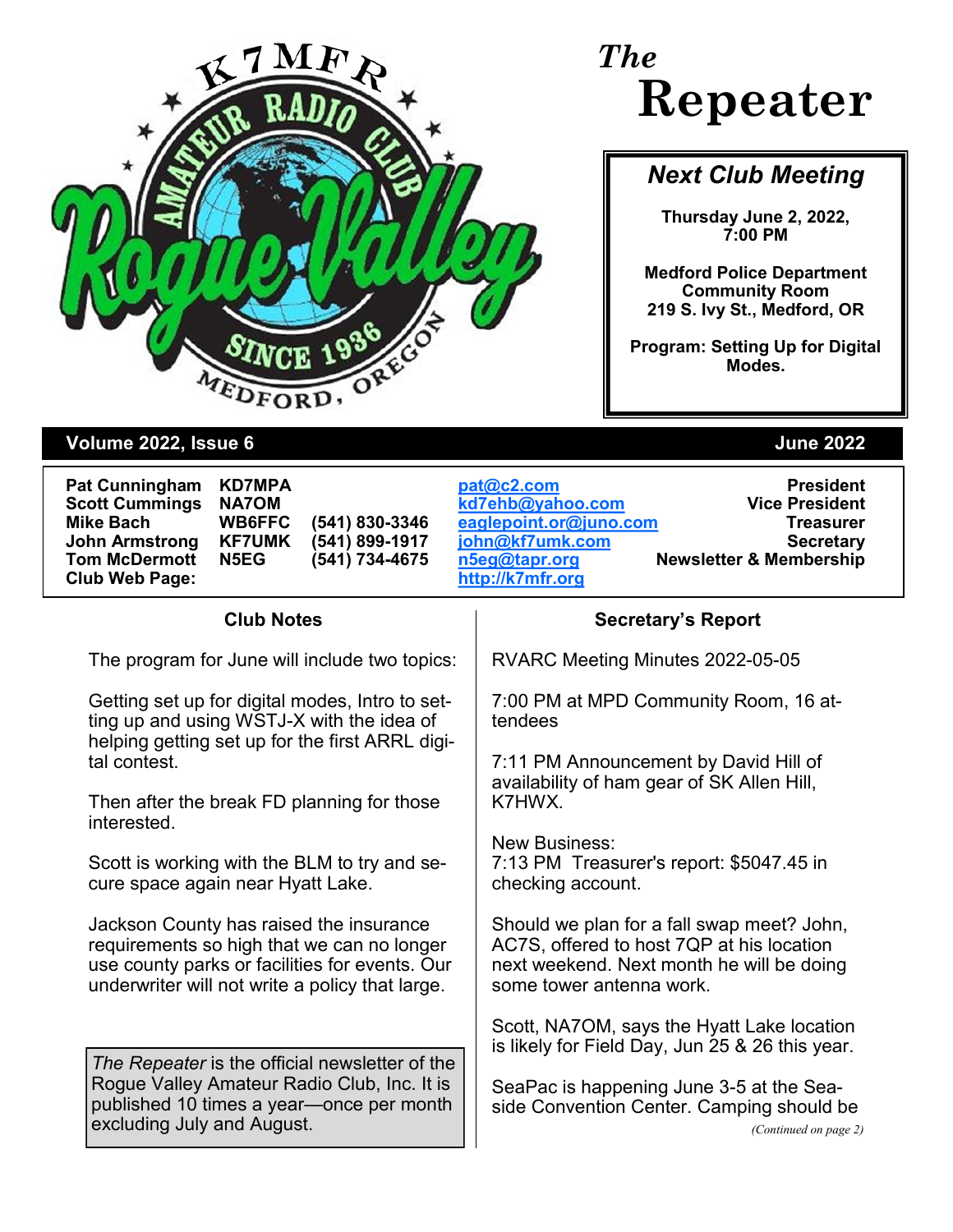| <b>Secretary's Report, Continued</b>                                                                                                                                                                                                                                                        | <b>Club Notes, Continued</b>                                                                                                                                            |
|---------------------------------------------------------------------------------------------------------------------------------------------------------------------------------------------------------------------------------------------------------------------------------------------|-------------------------------------------------------------------------------------------------------------------------------------------------------------------------|
| (Continued from page 1)<br>available at Fort Stevens State Park, 15<br>minutes from Seaside.                                                                                                                                                                                                |                                                                                                                                                                         |
| Scott, NA7OM, made a motion for the club<br>to provide \$100 for 7QP food & expenses,<br>with full accounting of expenses and any un-<br>used funds to be returned to club. Don,<br>KG7BP, seconded. vote was unanimous in<br>favor.                                                        |                                                                                                                                                                         |
| Scott, NA7OM, announced that the Philip-<br>pine government approved his license, and it<br>is DUI/NA7OM. John, AC7S, made a motion<br>for the club to provide \$100 to Scott,<br>NA7OM, for expenses related to his DXpedi-<br>tion. Ed, KA7PVR, seconded. vote was<br>unanimous in favor. |                                                                                                                                                                         |
| Scott will give a presentation to the club after<br>he gets back, perhaps at the October meet-<br>ing.                                                                                                                                                                                      |                                                                                                                                                                         |
| A proposal for the September meeting pro-<br>gram was 'Programming of your HT or Mo-<br>bile Unit'. The June meeting program could<br>be 'Digital Modes Primer', ahead of the<br>ARRL Digital Contest in June, as well as the                                                               | <b>RVARC Email List</b>                                                                                                                                                 |
| usual discussion about Field Day plans.                                                                                                                                                                                                                                                     | RVARC maintains a private closed email re-                                                                                                                              |
| The Presentation was a video on the opera-<br>tion of the Nano-VNA by W2AEW.                                                                                                                                                                                                                | flector for members and friends.                                                                                                                                        |
| 8:05 PM break for coffee and snacks.                                                                                                                                                                                                                                                        | An email sent to the reflector will be sent to<br>everyone else subscribed to the list.                                                                                 |
| Hands-on testing of antennas with a Nano-<br>VNA.                                                                                                                                                                                                                                           | You can also browse past messages and<br>create new messages from the web inter-<br>face if that is more convenient.                                                    |
| 8:50 PM adjourn                                                                                                                                                                                                                                                                             | Several folks have been sent invitations, but                                                                                                                           |
| John, KF7UMK, Secretary                                                                                                                                                                                                                                                                     | they have expired unused.                                                                                                                                               |
|                                                                                                                                                                                                                                                                                             | If you are not on the list, send an email to<br>our club webmaster, Tom, N5EG (address<br>on the front page) and he will have goog-<br>legroups send you an invitation. |
|                                                                                                                                                                                                                                                                                             |                                                                                                                                                                         |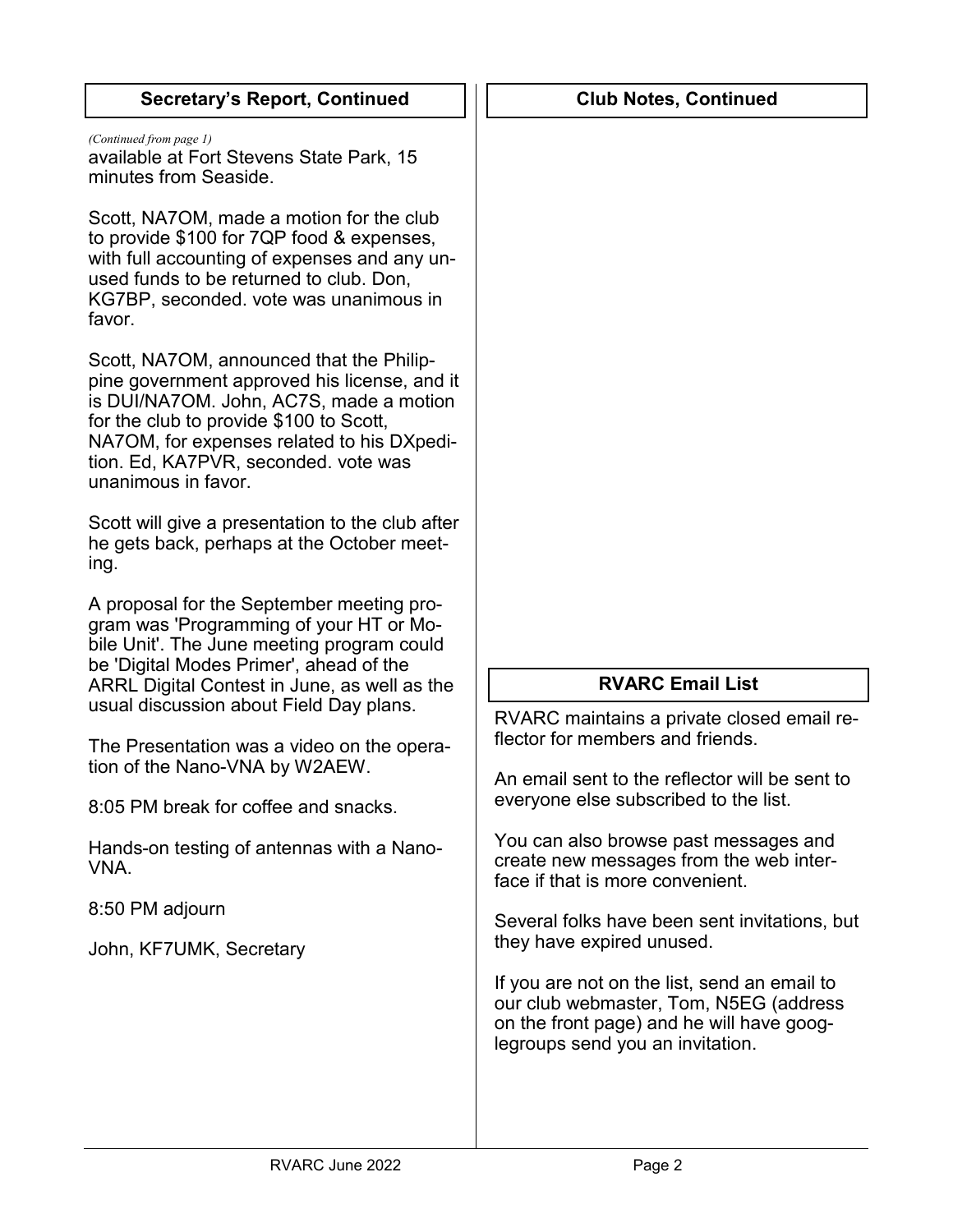### **This Month's Program**

### **1. Getting Setup for Digital modes**

**Program:** Getting Setup for Digital Modes.

.

Intro to setting up and using WSTJ-X with the idea of helping getting set up for the first ARRL digital contest.

Then after the break Field Day planning for those interested .

**Biography**: Pat Cunningham, KD7MPA is the RVARC club president.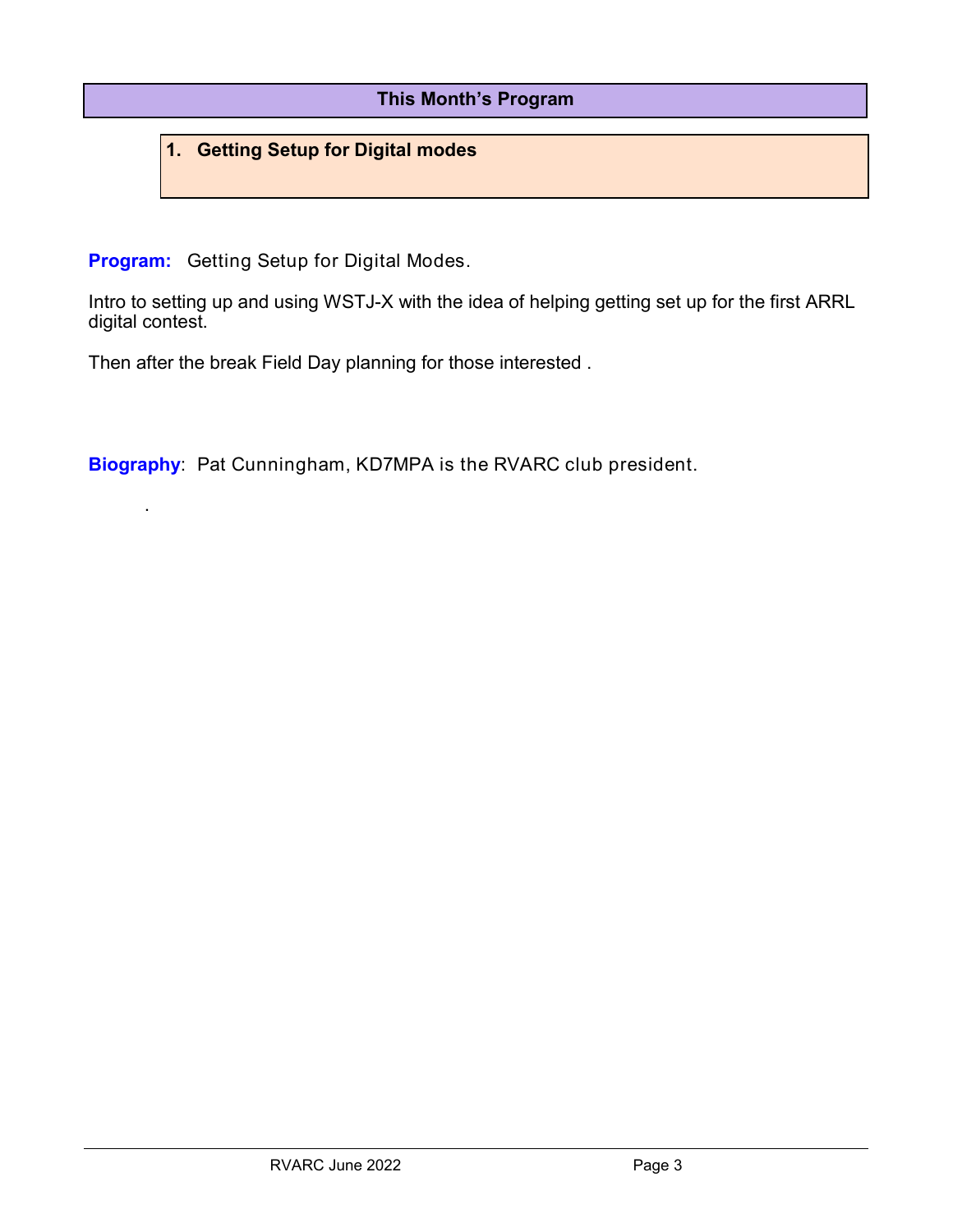# June 2022

| <b>Sun</b>                                   | <b>Mon</b>                         | <b>Tue</b>                                       | <b>Wed</b>                           | <b>Thu</b>                                         | <b>Fri</b>                 | <b>Sat</b>        |
|----------------------------------------------|------------------------------------|--------------------------------------------------|--------------------------------------|----------------------------------------------------|----------------------------|-------------------|
|                                              |                                    |                                                  | 1<br>$\bullet$ 2M SSB<br><b>Net</b>  | $ 2\rangle$<br>• RVARC Meeting<br>• ARES Net       | 3                          | $\overline{4}$    |
| 5<br>$\bullet$ CP ERC<br><b>Net</b>          | 6<br>$\bullet$ CARE<br><b>Net</b>  | $\overline{7}$<br>$\bullet$ 2M SSB<br><b>Net</b> | 8<br>$\bullet$ 2M SSB<br><b>Net</b>  | 9<br>• Rogue Hack Lab<br><b>Zoom</b><br>• ARES Net | 10                         | 11                |
| 12<br>$\bullet$ CP ERC<br><b>Net</b>         | 13<br>$\bullet$ CARE<br><b>Net</b> | 14<br>$\bullet$ 2M SSB<br><b>Net</b>             | 15<br>$\bullet$ 2M SSB<br><b>Net</b> | 16<br>• ARES Net                                   | 17                         | 18                |
| 19<br>$\bullet$ CP ERC<br><b>Net</b>         | 20<br>$\bullet$ CARE<br><b>Net</b> | 21<br>$\bullet$ 2M SSB<br><b>Net</b>             | 22<br>$\bullet$ 2M SSB<br><b>Net</b> | 23<br>• ARES Net                                   | 24<br>• Field Day<br>Setup | 25<br>• Field Day |
| 26<br>• Field Day<br>$\bullet$ CP ERC<br>Net | 27<br>$\bullet$ CARE<br><b>Net</b> | 28<br>$\bullet$ 2M SSB<br><b>Net</b>             | 29<br>$\bullet$ 2M SSB<br><b>Net</b> | 30<br>• ARES Net                                   |                            |                   |

### **Events**

### **Meetings**

- **RVARC** Medford Police Dep't Community Room, 219 S. Ivy St., Medford, OR.
- **Rogue Hack Lab** via Zoom.
- **CARE** UNKNOWN status.
- **JC-ARES** UNKNOWN status.

### **Nets**

- **JC-ARES** Thursdays 7:30 PM K7JAX Mt. Baldy Repeater 146.840 ( ) [ PL 123.0 ]
- **CARE** Mondays 7:00 PM—. KB7SKB Jacksonville Repeater 147.100 ( ) [PL 136.5], open, directed net, visitors welcome
- **2 Meter SSB** Tuesdays 7:00PM and Wednesdays 10:00 AM—144.200 USB
- **Central Point Emergency Radio Communications** Sundays 8:30 PM—— KB7QMV Medford Repeater 145.410 ( - ) [ PL none]. Move to simplex net on 147.585 MHz when finished. Directed net.
- **Siskiyou County ARC** Thursdays 7:00 PM—Net K6SIS Repeater 146.79 ( ) [PL 100.0]